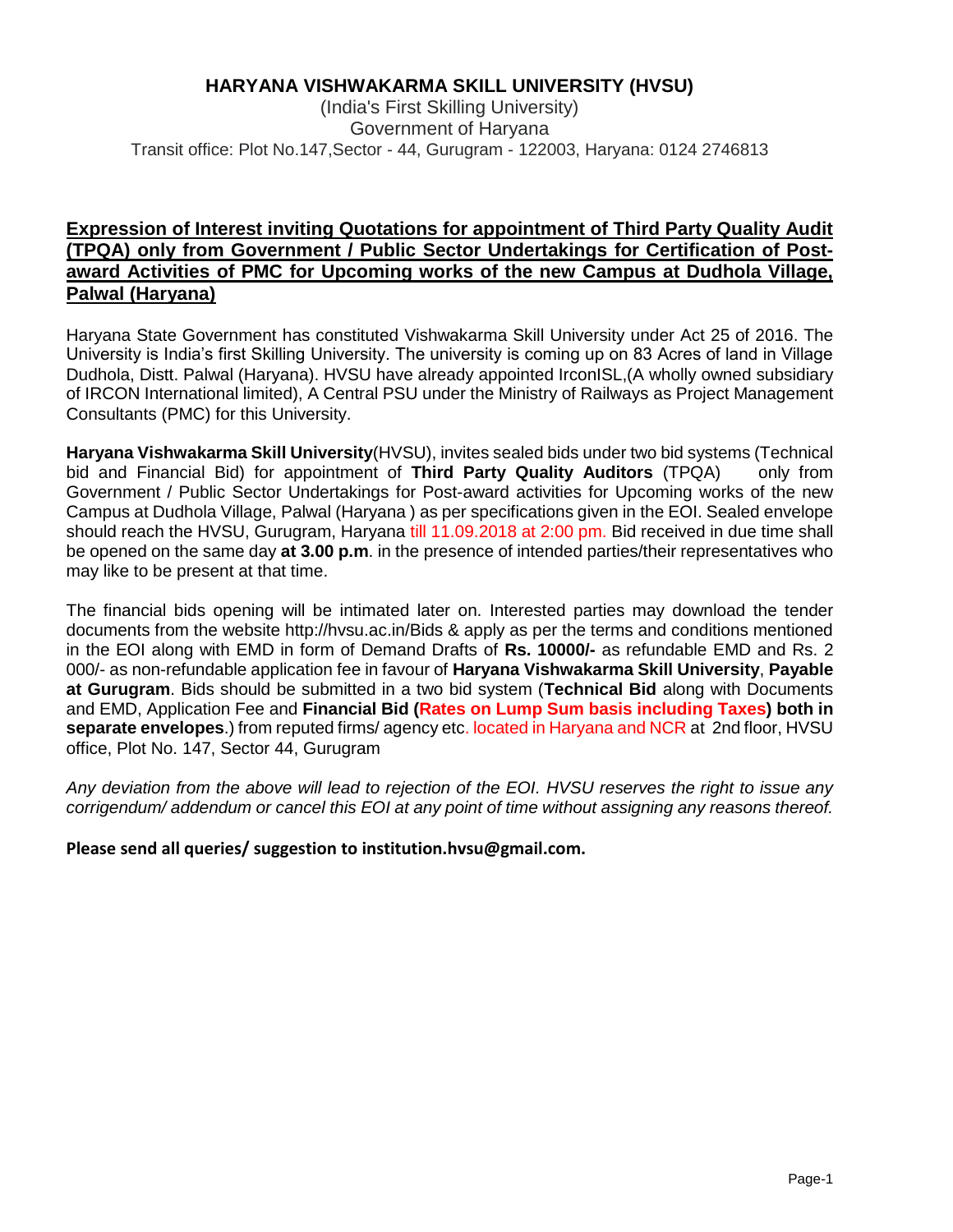**HVSU** invites quotations under Two Bids System for appointment of **Third Party Quality Auditor** (TPQA) only from Government, Public Sector Undertaking for Post-award activities for upcoming works of the New Campus at Village Dudhola, Palwal (Haryana)

#### **Section 1 INFORMATON & INSTRUCTIONS FOR BIDDERS**

| Item                                         | Details/Date                |  |  |  |  |  |
|----------------------------------------------|-----------------------------|--|--|--|--|--|
| EMD through DD on<br>Haryana                 | Rs. 10,000/- (Refundable)   |  |  |  |  |  |
| Vishwakarma Skill University- payable        |                             |  |  |  |  |  |
| at Gurugram                                  |                             |  |  |  |  |  |
| Application Fee through DD on Haryana        | Rs 2000/ - (Non Refundable) |  |  |  |  |  |
| Vishwakarma Skill University - payable       |                             |  |  |  |  |  |
| at Gurugram                                  |                             |  |  |  |  |  |
| <b>Bid Document Download Start Date</b>      | 18.08.2018                  |  |  |  |  |  |
| <b>Pre Bid Meeting Date</b>                  | 28.08.2018                  |  |  |  |  |  |
| <b>Bid Submission Start Date</b>             | 30.08.2018                  |  |  |  |  |  |
| <b>Bid Submission End Date</b>               | 11.09.18 at 2:00 pm         |  |  |  |  |  |
| <b>Technical Bid Opening Date &amp; Time</b> | 11.09.18 at 3:00 pm         |  |  |  |  |  |
| Financial Bid Opening Date & Time            | Will Be Intimated           |  |  |  |  |  |

Notes:

*All details regarding the subject tenders are available on our websites www.hvsu.ac.in Any change/ modification in the Tender Enquiry/ Tender Document will be intimated through above website only. Bidders are therefore, requested to visit our website regularly to keep themselves updated.*

> Dy. Director For REGISTRAR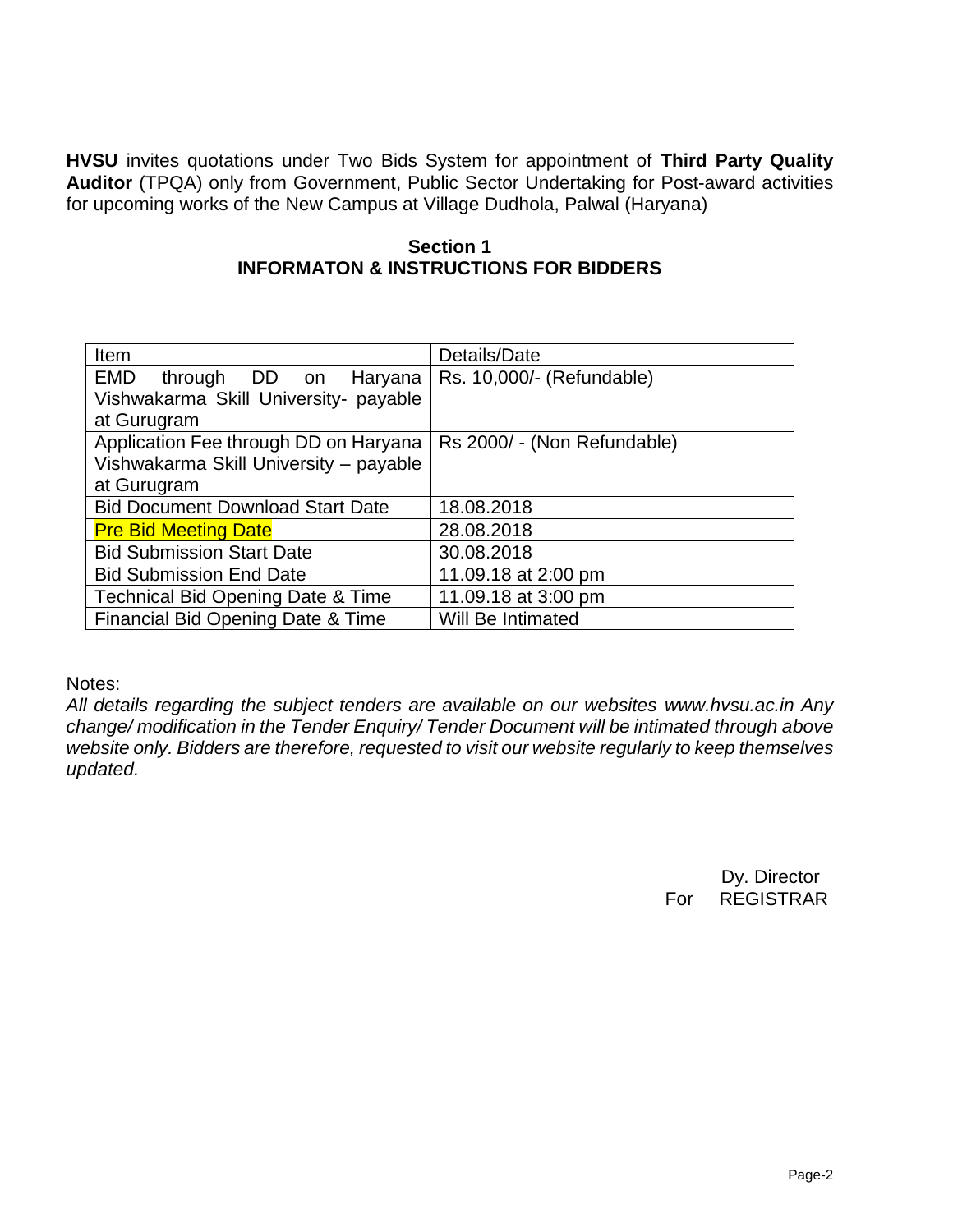# **INTRODUCTION**

1.1 Quotation are invited in **two Bid System** – for appointment of **Third Party Quality Auditor** (TPQA) Firm only from Government / Public Sector Undertaking for **Certification of Postaward activities of PMC** for Upcoming works of the new Campus at Dudhola, Palwal (Haryana)

1.2 Tender Document may download from the University website [www.hvsu.ac.in](http://www.hvsu.ac.in/) as per the schedule.

### **2.0 Scope**

Appointment of TPQA from Government / Public Sector Undertaking for Post Award activities (Site Quality Audit including Random checking of Works, Maintaining of Quality documentations, Sampling of Materials, Random Testing of Construction Materials in Field laboratory, Periodical Checking of RA Bills of Contractors paid by PMC, and other construction related documents) of upcoming new Campus at Dudhola, Palwal. This assignment shall include studying and suggesting the corrective/remedial measures to the HVSU authorities till the completion of works by PMC (IrconISL) appointed by the HVSU. All works assigned to the agency will be time bound as per the schedule given by the HVSU. The **detailed scope of work explained in Clause 19**, but not limited to, is elaborated under this Clause: 19 of this EOI.

### **3.0 Definitions:**

- 3.1 HVSU means Haryana Vishwakarma Skill University.
- 3.2 Employer means HVSU
- 3.3 "Year" means "Financial Year "unless stated otherwise.
- 3.4 PMC means the Project Management Consultant (IrconISL) appointed by Employer.

### **4.0 Who can Apply:**

4.1 Applications are invited from PSUs, CPSUs, PWD,CPWD signed by Authorised Signatory of the undertaking with stamp and address

4.2 The application shall be signed by a duly authorized person holding power of attorney for signing the application accompanied by a copy of the power of attorney. The bidder should also furnish a copy of the Memorandum and Articles of Association duly attested by a pubic Notary / Company Secretary.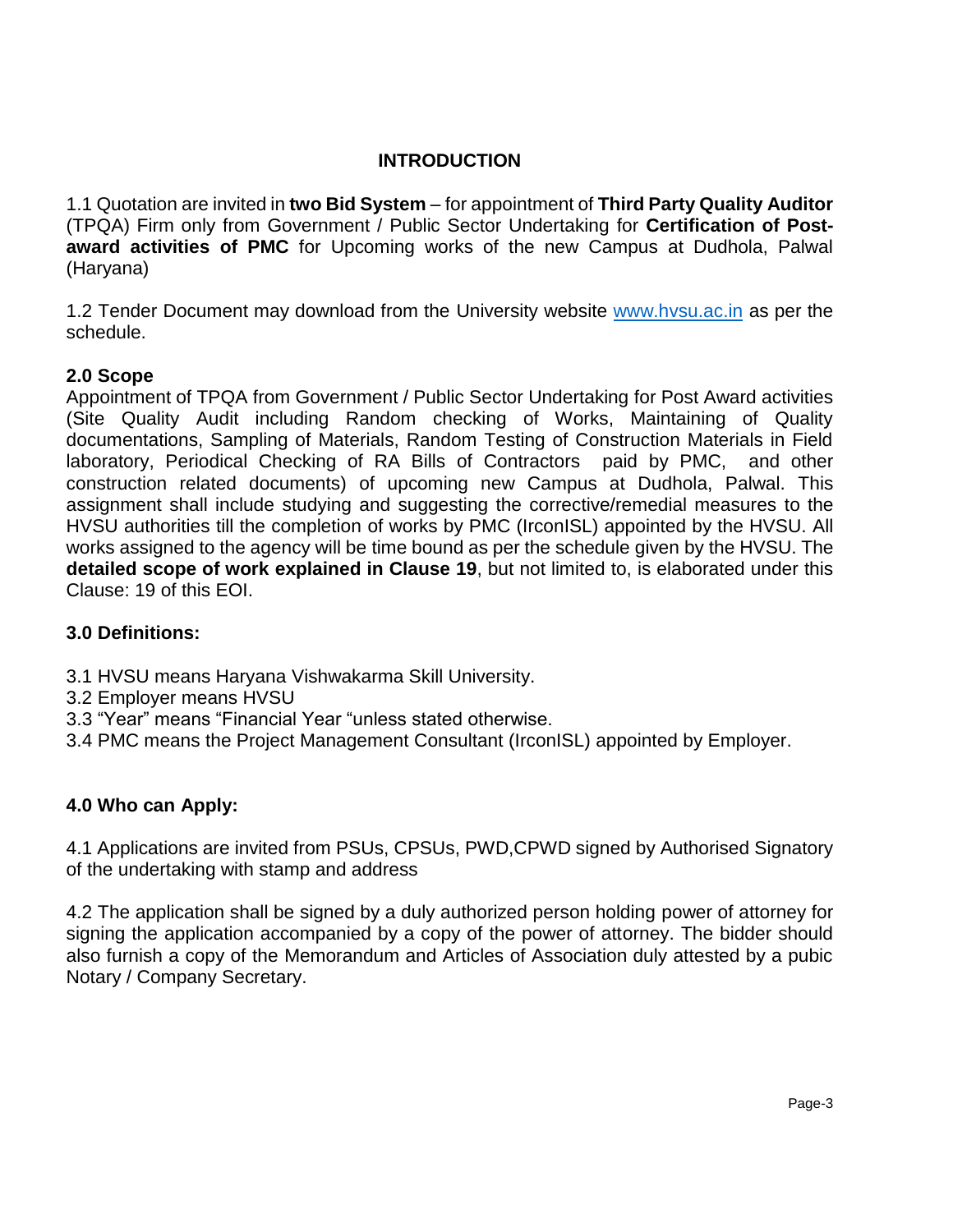### **5.0 Bid Submission:**

5.1 "Technical Bid" shall comprise of all documents as per clause -7

5.2 Financial Bid shall comprise of the **Price Bids** of the items included in Section III

5.3 Tender acceptances letter must be signed by the authorized signatory of the bidder with seal.

5.4 Conditional Tenders will not be accepted.

5.5 Agencies are advised to follow the instructions provided in the 'Instructions to the contractors /Tenders for the submission of the bids.

5.6 Quotationer who has downloaded the tender from the HVSU website **www.hvsu.ac.in** , shall not tamper / modify the tender form including downloaded price bid template in any manner , tender will be completely rejected and EMD would be forfeited and tenderer is liable to be banned from doing business with HVSU.

5.7 Intending quotationer are advised to visit again HVSU websit[e www.hvsu.ac.in](http://www.hvsu.ac.in/) at least one day prior to closing date of submission of quotation for any corrigendum /addendum / amendment.

#### **6.0 Eligibility Criteria**

The Formats of the documents to be submitted, with Technical bid, are placed at section-II:

6.1 Letter of Transmittal and Tender Acceptance Letter (as per Annexure – A)

6.2 Legal status of the company/organization with legal proof along with copies of the original documents such as income tax registration, GST etc. (as per Annexure – B)

6.3 The bidder should submit balance sheet of last Two financial years (2015 –16 & 2016-17), duly certified by a Chartered Accountant, along with copies of audited profit and loss account of last Two year and also the Turnover upto the last day of Submission of this tender. (as per Annexure – C) i.e. 2017-18)

6.4 An affidavit declaring that the bidder has not been blacklisted even since inception.

6.5 The TPQA Firm should have the similar experience of working at present or should have worked in past with reputed organization such as EIL, NBCC, ONGC, RITES etc. The Cost of the Project where the TPQA is working / have worked shall not be less than Rs 400 Crores. (Four hundred crores). Copies of certificate/ Work Order to be attached.

6.6 The TPQA Firm should have worked / shall be at present working with reputed Educational Institutions / Universities regarding Technical/Quality Audit or any assignment. Copy of Certificate / Work order to be attached.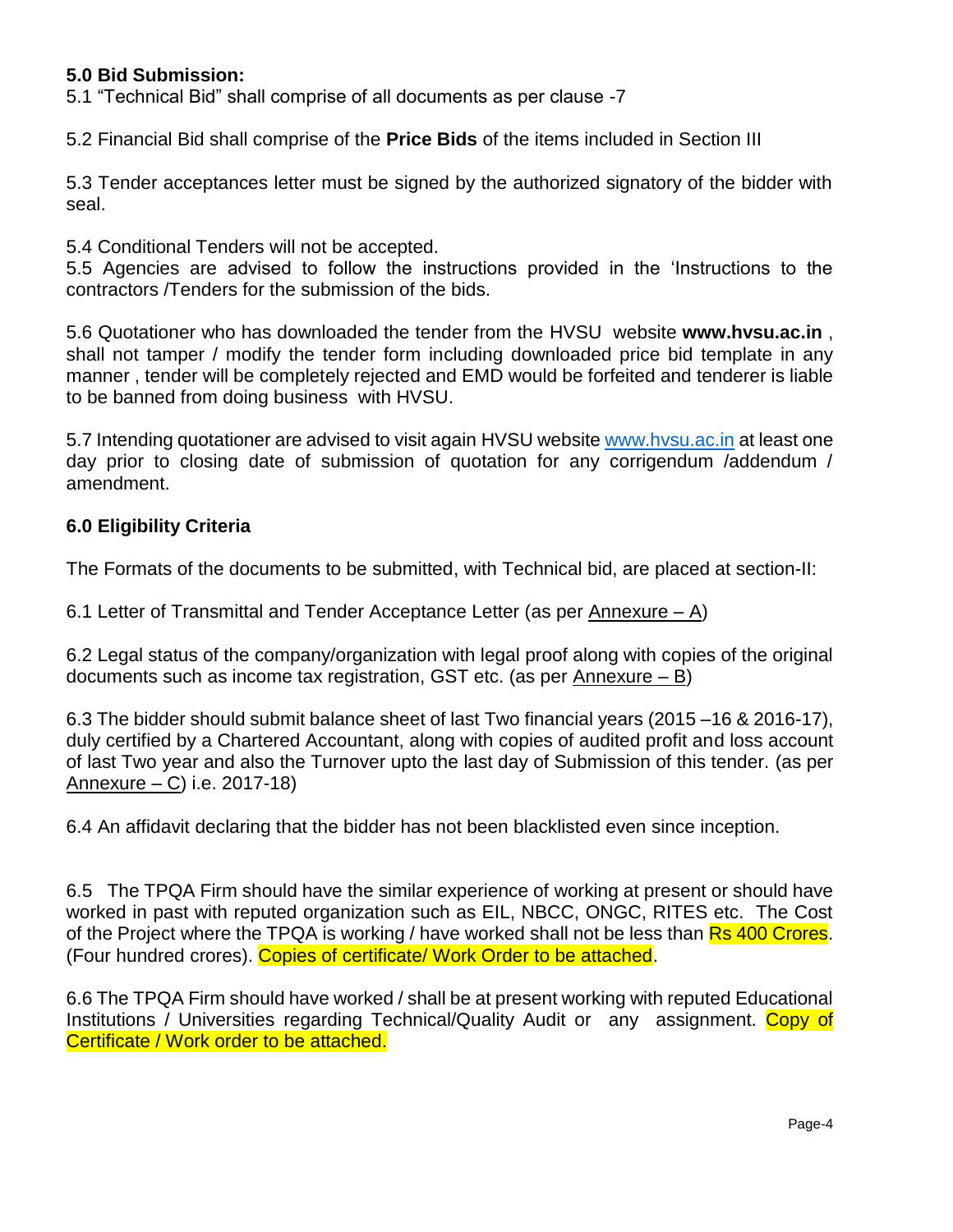# **7.0 Evaluation Criteria**

- 7.1 The evaluation criteria will consist of three stage scrutiny as given below:
- 7.1.1 Initial eligibility criteria
	- Initial eligibility criteria will be evaluated as per the clause 6.0
- 7.1.2 Evaluation of Technical bid
- 7.1.3 Evaluation of financial bid

# **7.2 Technical Bid Evaluation:**

7.2.1 Only those bids which qualify in the initial eligibility criteria will be evaluated technically as specified in Annexure D

7.2.2 Even though any bidder may satisfy the above requirements, the bidder would be liable for disqualification if the bidder has:

7.2.2.2 Record of poor performance such as abandoning work, not properly completing the contract, or financial failures/weakness etc.

# **7.3 Opening of financial bid and evaluation:**

After, the technical evaluation of the bids, the HVSU will open the 'Financial Bid"s, of all the bidders who have been found qualified in the Technical bid evaluation, at notified time, date and place in the presence of the qualified bidders of their representatives, if any.

**The lowest financial bid with respect to all the items evaluated together shall only be considered for award.** 

# **8.0 Earnest Money & Security Deposit.**

8.1 The **Earnest Money** (EMD) in the shape of Demand Draft favoring , **Haryana Vishwakarma Skill University**, payable at Gurugram for **Rs. 10,000**/ ( RUPEES TEN THOUSAND only) be enclosed with the technical bid.

8.2 Bids with no Earnest Money Deposit will be summarily rejected. In case of successful bidder of the financial bids, the earnest money deposit shall be adjusted towards Security Deposit.

8.3 In the case of unsuccessful bidders, the Earnest Money Deposit will be refunded without any interest within sixty days of opening tender. The EMD of successful Bidder will be adjusted against the Security Deposit.

8.4. An amount equal to 5% of every bill raised by TPQA shall be retained towards Retention Money by HVSU. The same shall be refunded to TPQA 30 days after satisfactory completion of the work by TPQA and after obtaining completion certificate from HVSU. **9.0 Financial Bid:**

9.1 The firm shall quote rates in Indian Rupees (INR).

9.1.1 The firm shall quote rates on Lump Sum Basis inclusive of taxes & duties.

9.2 Income Tax & other cess shall be deducted at source at the rate that will be in force from time to time.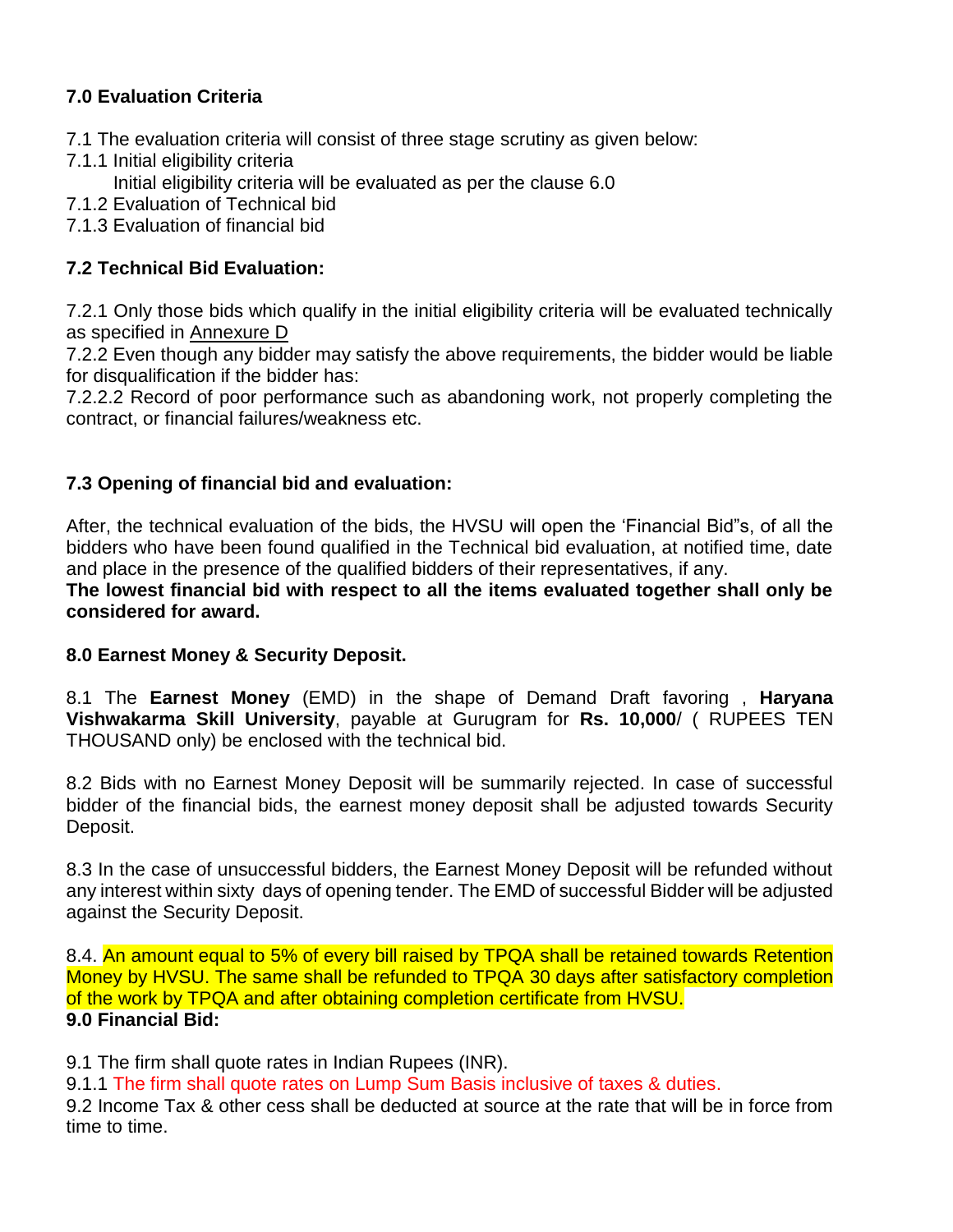### **10.0 General information:**

10.1 All information called for in the enclosed forms should be furnished against the relevant places in the forms. If for any reason, information is furnished on a separate sheet, this fact should be mentioned against at the relevant place. Even if no information is to be provided in a column, a "nil" or no such case"

Entry should be made in that column. If any particular query is not applicable in case of the bidder, it should be stated as "not applicable". The firms are cautioned that supply for incomplete information called for in the application forms or deliberate suppression of any information may result in the quotation being summarily disqualified. Quotations received after the expiry of the stipulated date and time mentioned in the tender document will not be entertained.

10.2 Agency acceptance letter must be signed by the authorized signatory of the bidder with seal.

10.3 Overwriting should be avoided. Correction, if any, should be made by neatly crossing out, initialing with date and rewriting. Pages of the eligibility criteria document are to be numbered. Additional sheets, if any, added by the bidder, should also be numbered. Bid should be submitted as package with signed letter of transmittal and tender acceptance letter

. 10.4 References information and certificates from the respective clients certifying suitability, technical knowledge of capability of the agency should be signed by officer of the client organization.

10.5 The agency may furnish any additional information which is necessary to establish the capabilities to successfully complete the envisaged work. The bidder, however, advised not to furnish superfluous information. No information shall be entertained after submission of tender document unless it is called for by the HVSU.

10.6 Any information furnished by the bidder found to be incorrect either immediately or at a date later, would render the bidder liable to be prohibited from trending/ taking up of any work in HVSU. Even this work will be rejected & suitable action will be taken against as deemed fit by the competent authority of HVSU.

10.7 The successful bidder shall have to work in co-ordination and co-operation with any other agencies appointed by the HVSU to work simultaneously. The decision of the HVSU in case of any dispute between the different agencies appointed by the HVSU shall be final and binding.

10.8 The agency will have to enter into regular agreement on the receipt of acceptance of the tender and shall abide by all the rules and regulations embodied Therein.

10.9 Income Tax at the rates in force from time to time shall be recovered /deducted from the agency.

10.10 On acceptance of the tender the name of the accredited representative(s) of the bidder who would be responsible for taking instructions from the HVSU shall be communicated in writing to the HVSU.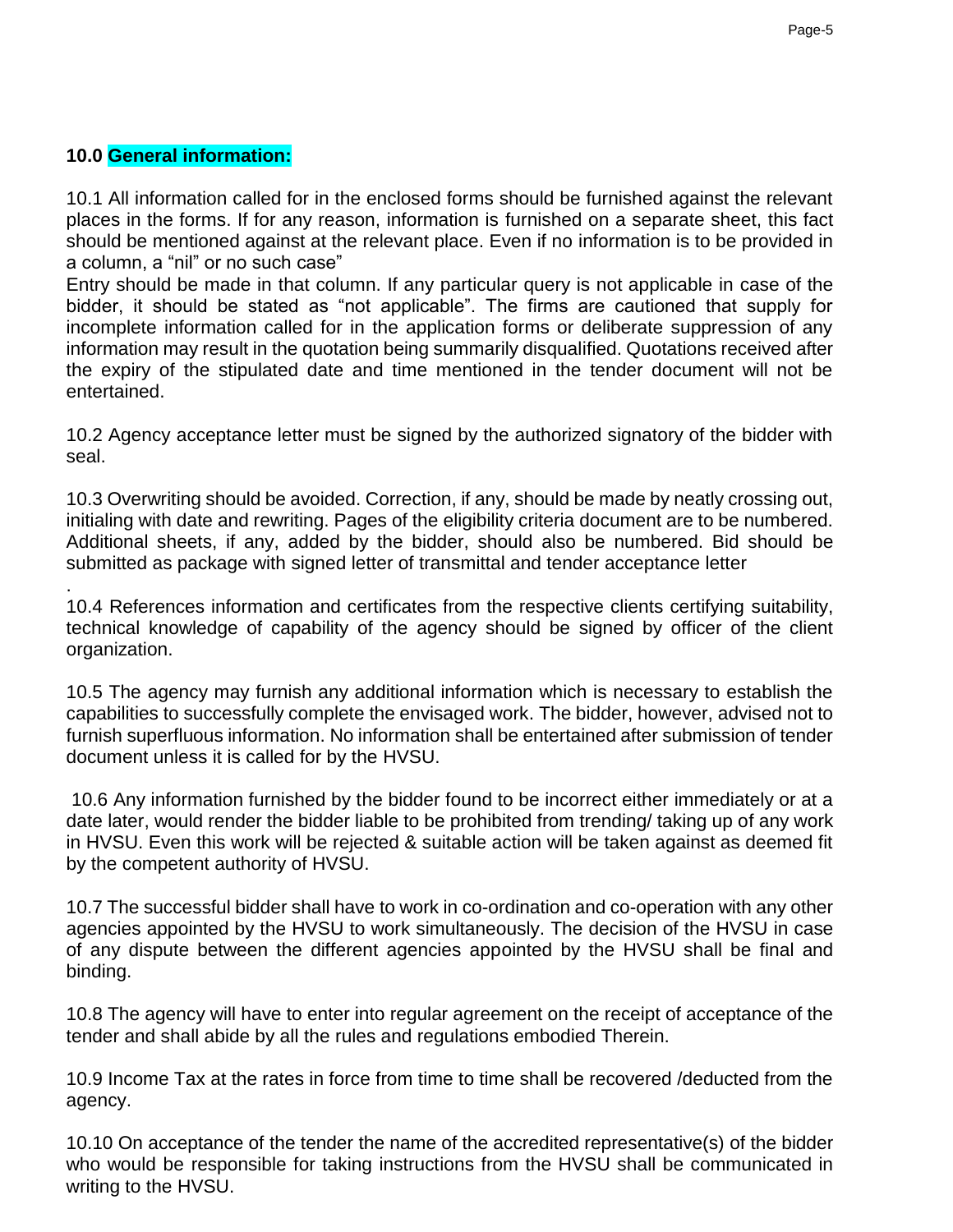10.11 Without prejudice to any of the rights or remedies under this contract if the agency is liquidates, the HVSU have the option of terminating the contract without compensation to the legal heir of the agency.

10.12 The successful bidder will have to sign an **Agreement** within stipulated time period as mentioned in the **Letter of Intent**. The necessary fees, stamp paper, etc. required for completing the agreement have to be borne by the bidder.

10.13 The HVSU reserves the right, without being liable for any damages or obligation to inform the bidder to:

- a) Amend the scope and value of contract to the bidder,
- b) Reject any or all the applications without assigning any reasons.

10.14 Any effort on the part of the agency or his agent to exercise influences or to pressurize the HVSU would result in rejection of his bid.

10.15 No facility of office and transportation will be arranged by HVSU. TPQA will have to make its own arrangement.

# **11.0 Final decision making authority**

The HVSU reserves the right to accept or reject any bid and to annul the process and reject all bids at any time, without assigning any reason or incurring any liability to the bidders. No claim whatsoever will be entertained / paid by the HVSU to the bidder(s).

# **12.0 Summary Rejection of tender:**

12.1 The quotations not accompanied with Earnest Money Deposit will be summarily rejected, similarly if the bidder proposes any alternations in or additions to the prescribed form of tender or decline to carry out any work of the tender document, or any conditions mentioned, etc, his tender is liable to be rejected.

# **13.0 Other conditions:**

13.1 The HVSU reserves the right to execute the work or reject the tender without assigning any reason or incurring any liability to the bidder.

13.2 The HVSU has the power to make alteration in omission from addition of or substitution for the original specifications.

13.3 The HVSU reserves the right to place orders for additional quantities during validity of rates of the successful bidder.

13.4 In case of any dispute the decision of the competent authority of HVSU will be final and binding.

13.5 If TPQA is called for any discussion at HVSU office at Gurgaon /Palwal site, No TA / DA or any other charges will be payable by HVSU.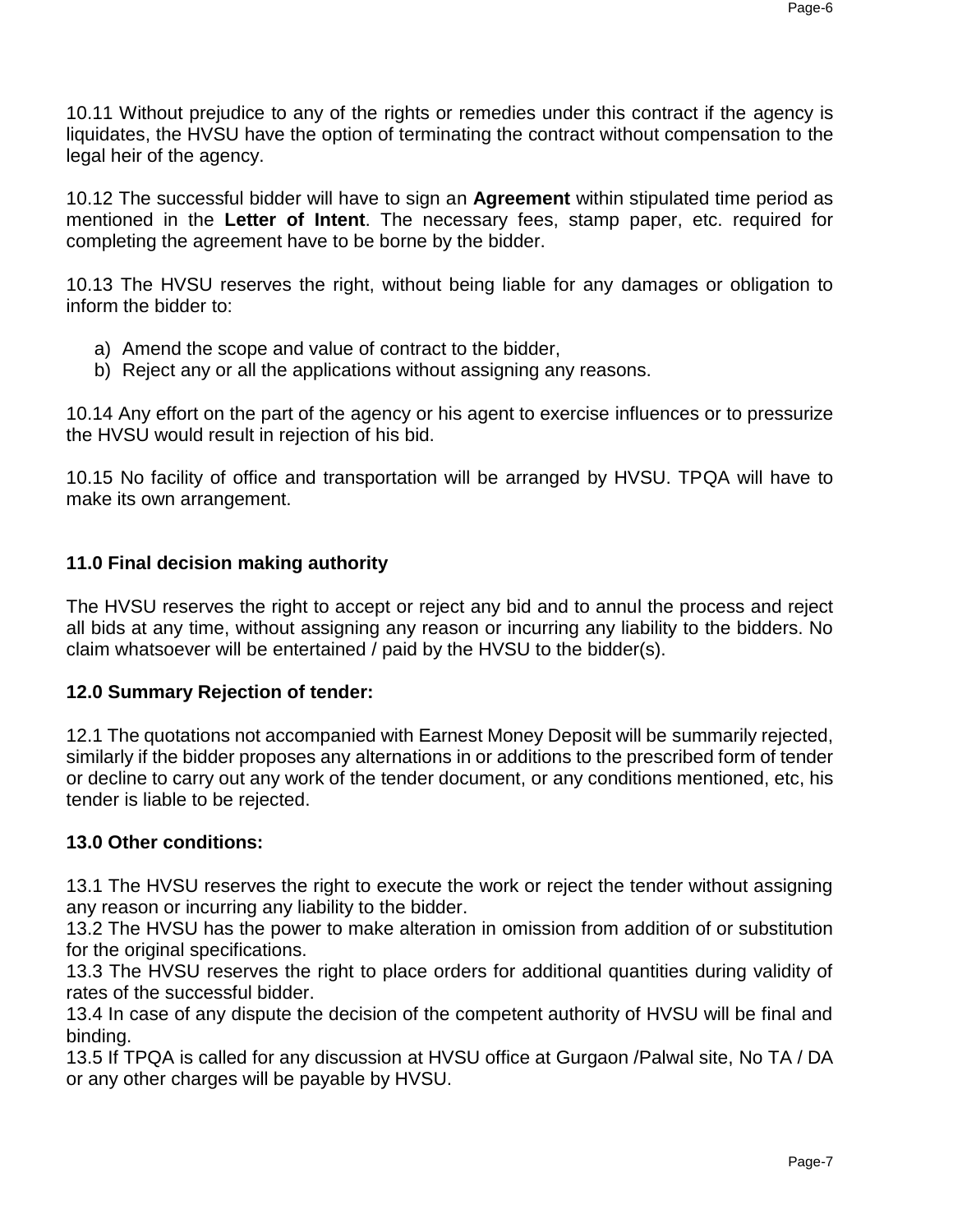### **14.0 Amendment of tender documents:**

14.1 Before the deadline for submission of tender, the HVSU may modify the tender document by issuing addendum/corrigendum.

14.2 Any addendum/corrigendum thus issued shall be a part of the tender document and shall be uploaded on the HVSU website (www. hvsu.ac.in)

# **15.0 Validity of tender:**

15.1 Ninety days from the date of opening tender, during the period no bidder shall be allowed to withdraw his tender. In case of withdrawal the EMD submitted by the bidder shall be fortified and no claim shall be entered on this regard.

15.2 The rates of successful bidder will be valid for period of Ninety days from the last date of submission of bids.

### **16.0 Payment Terms**

- 16.1 Payment will be made by HVSU in Indian Rupees to the agency as under:
	- A. Proportionate to the **Work Done in Rupee Value** and certified by PMC (Gross Value of Work done by the contractor appointed by PMC) to the Lump Sum fee quoted by the TPQA, will be paid on quarterly basis.
	- B. Payment will be made after deduction of TDS and any other taxes applicable for deduction at source.
- 16.1.1 **Duration of the Project shall be Three Years w.e.f the date of allotment**.

### **17.0 Delay and Non Conformance**

17.1 If the agency fails to submit the report within the period specified in the Order, HVSU shall without prejudice to its other remedies under the Order, HVSU shall deduct from the contract price, as liquidated damage. The penalties will be maximum of 5% of the contract amount/award value.

### **18.0 Force Majeure**

For purpose of this clause, "Force Majeure" means an event beyond the control of the agency and not involving the agency's fault or negligence and not foreseeable. Such events may include, but are not limited to wars or revolutions, fires, floods, epidemics, quarantine restrictions and freight embargo.

If a force majeure arises, the agency shall promptly notify the HVSU in writing of such conditions, and the cause thereof. Unless otherwise directed by the HVSU in writing, the agency shall continue to perform its obligations under the purchase order as far as is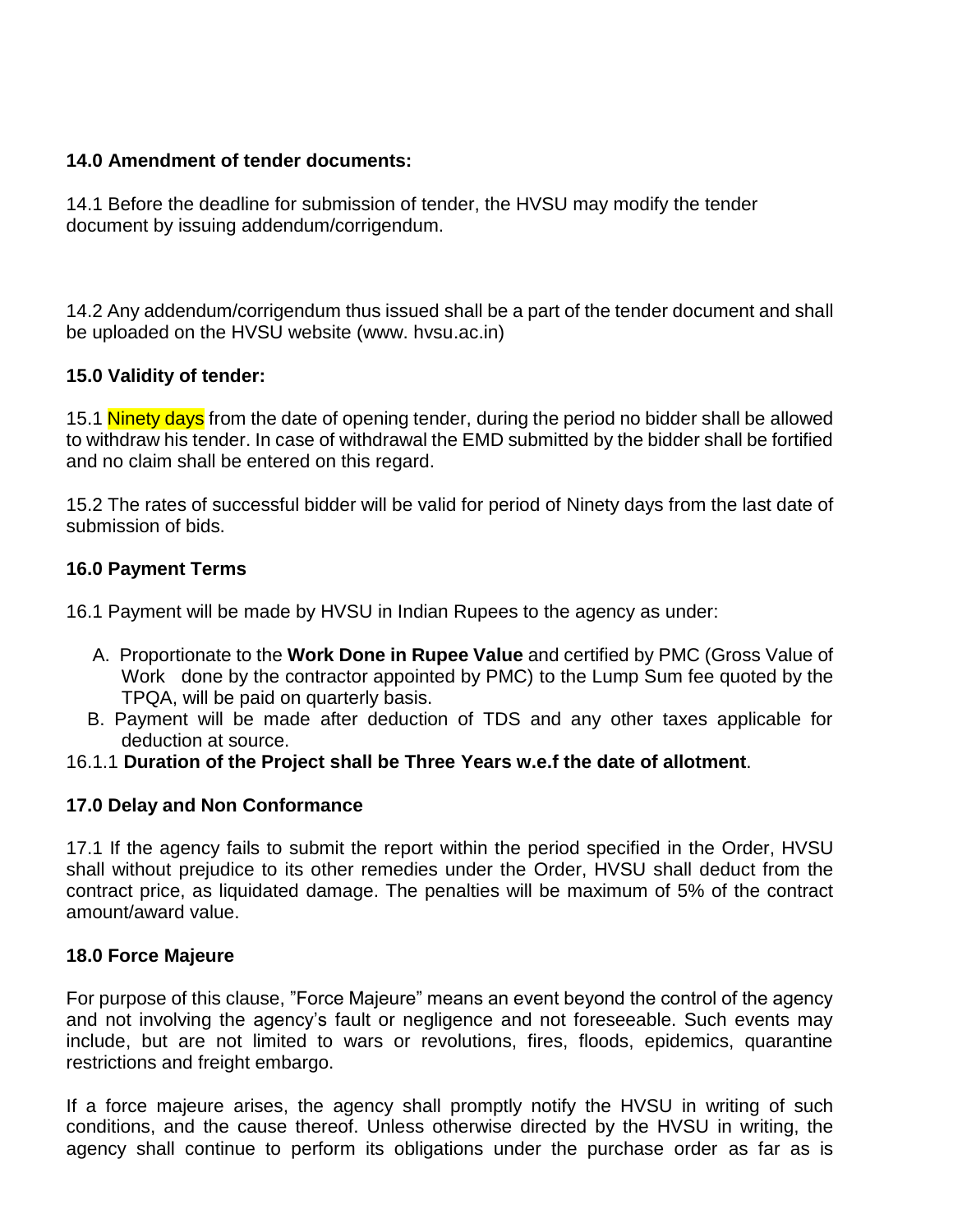reasonably practical, and shall seek all reasonable alternative means for performance not prevented by the Force Majeure event (s).

### **19.0 Scope of Works**

- i) Checking and auditing of RA Bills paid by the PMC for the work done by the contractors appointed by PMC.
- ii) Checking of Field Quality assurance Plan submitted by PMC. Checking of Quality of Work & Quality of Materials as per Specifications.
- iii) Checking of the Site Documentations (Quality documentation of Materials as well as workmanship is concerned), maintained by the PMC for their contractors.
- iv) TPQA shall be present for the site meetings as and when required by the University/Owner. (No TA/DA shall be paid on this account & shall be deemed to have included in their fee.)
- v) Carry out the QA Checks in the field laboratory set up at site. If so required, testing and checking of manufactured items have to be carried out at the manufacturer's factory, as per the contract. TA/DA shall be extra on this account.
- vi) Random Checking of the RCC works including CSS, Reinforcement Steel, etc.
- vii) Rendering timely advice implementation for effecting cost/quality/time benefit for the project.
- viii) Checking of the Safety Implementation approved by the PMC.
- ix) Checking of all mandatory tests on materials carried out at various stages as per applicable code of BIS/CPWD/Haryana PWD, which has been already certified by PMC.
	- x) Checking of the implementation of the statutory requirements of PMC/Contractors as per the provisions of Contract and EOI.
	- xi) Checking of the implementations of Conditions of Contract between Contractor (appointed by PMC) and PMC.
	- xii) Reporting of Regular Progress reviews, once in a fortnight, compare with planned / achieved /progress of project, Construction issues & status, Procurement issues & Status, Commissioning issues & Status and submit status report to University. Submitting report on Bottlenecks and areas requiring immediate attention of the University/ Owner, PMC, Contractors.
	- xiii) Ensure that the testing of Materials/ Site testing is done in approved laboratories only.
	- xiv) Checking of the amendment to the contract done by PMC as far as variation orders, Increase or decrease in BOQ, or any other items executed at site extra are concerned.
	- xv) HVSU may assign any additional work related to project which is not mentioned in this EOI.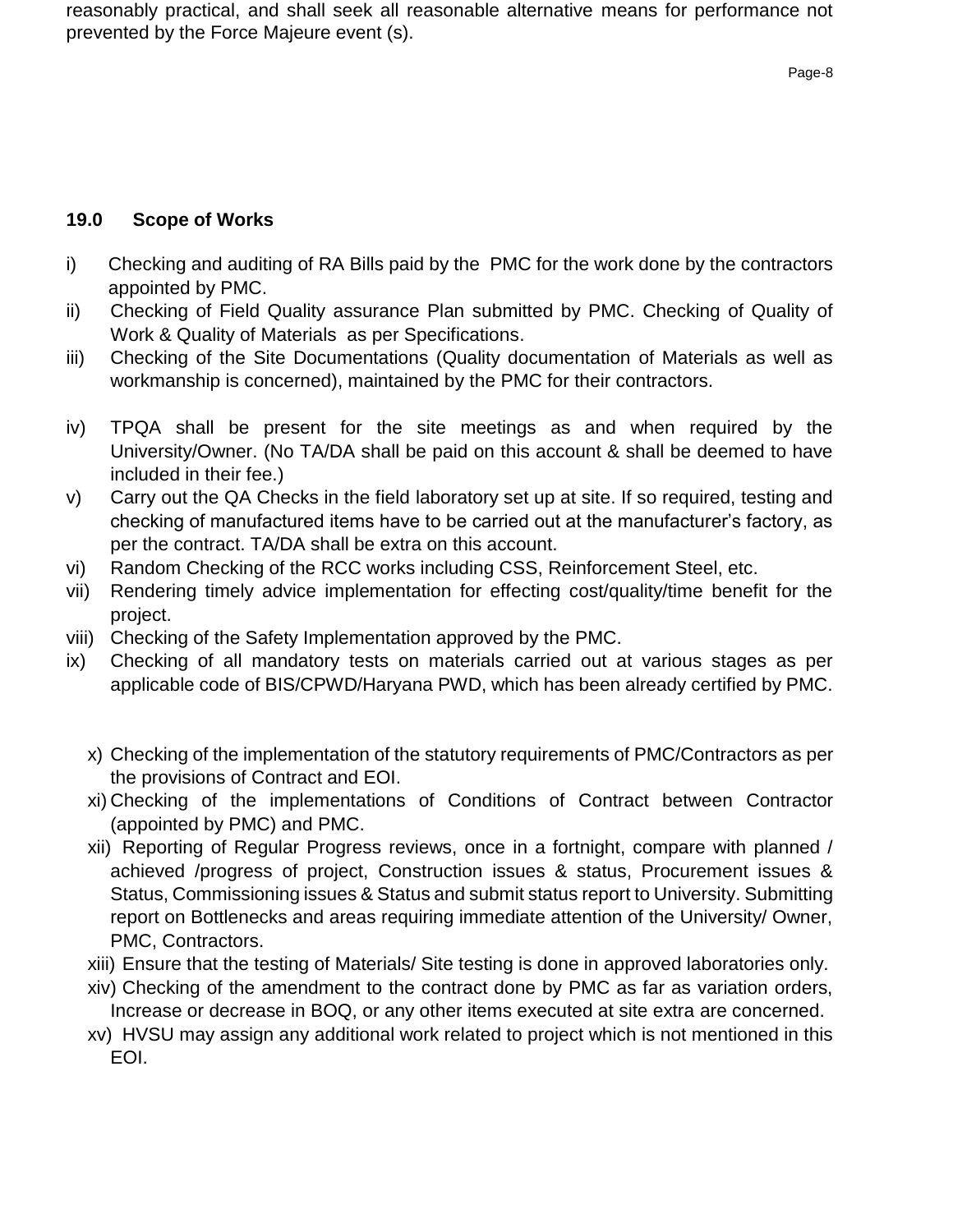- 20.0 **Performance Security** : The TPQA agency shall have to deposit a Performance Security within 15 days from the date of LOA, in form of a Bank Guarantee or a Demand Draft from a Nationalised Bank, favouring **Haryana Vishwakarma Skill University**, payable at Gurugram.
- 21.0 The amount of this security deposit will be 10% of the lump sum fee demanded (Order Value) by the agency for completion of the above said work.
- 22.0 The Performance Security shall be encashed by giving a suitable notice to the TPQA Agency in case of Non Performance of the above work.
- 23.0 The Performance Security shall be refunded after 30 days of satisfactory completion of the work and after receiving completion certificate from HVSU.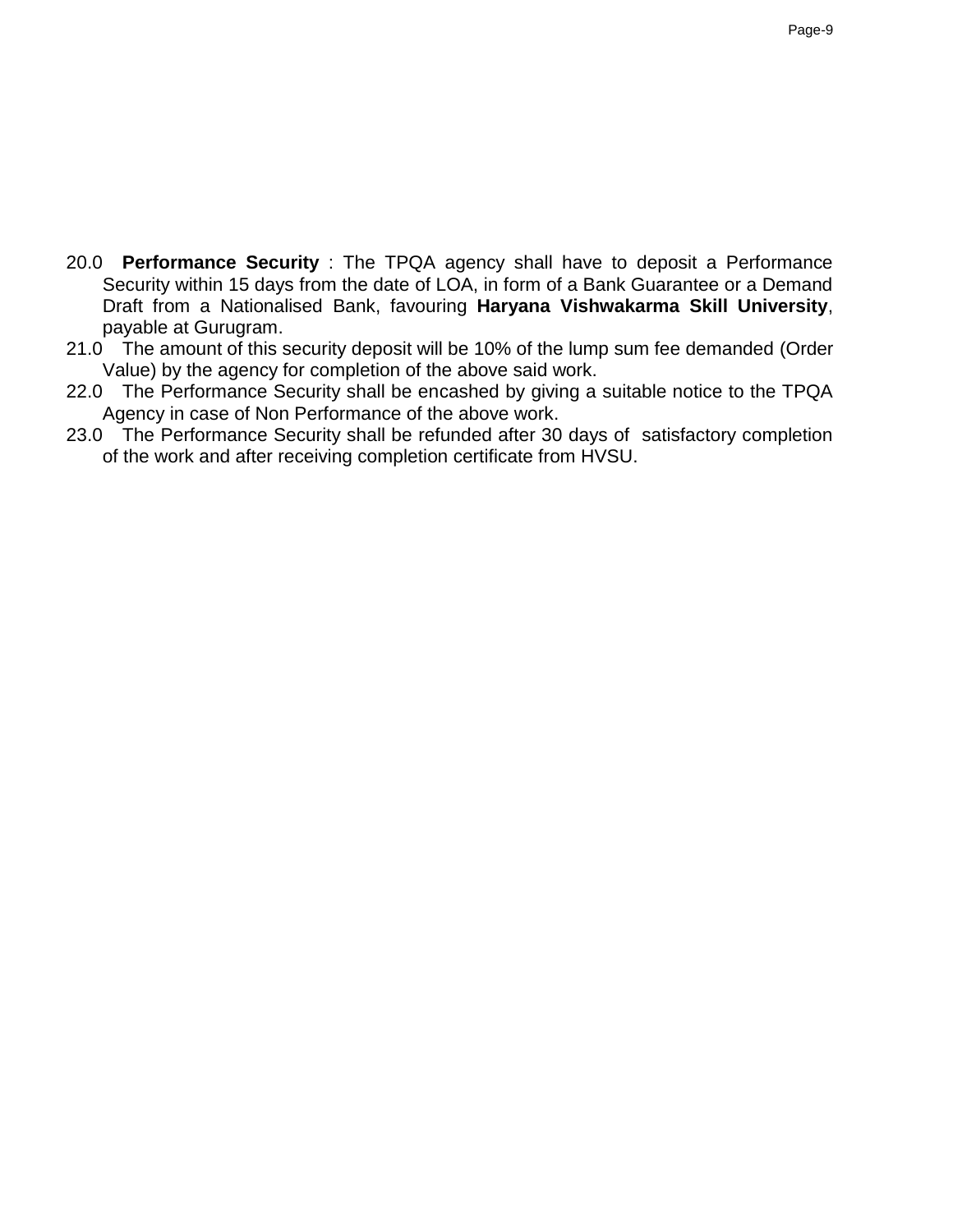**SECTION II INFORMATION REGARDING TECHNICAL ELIGIBILITY (Annexure A to E)**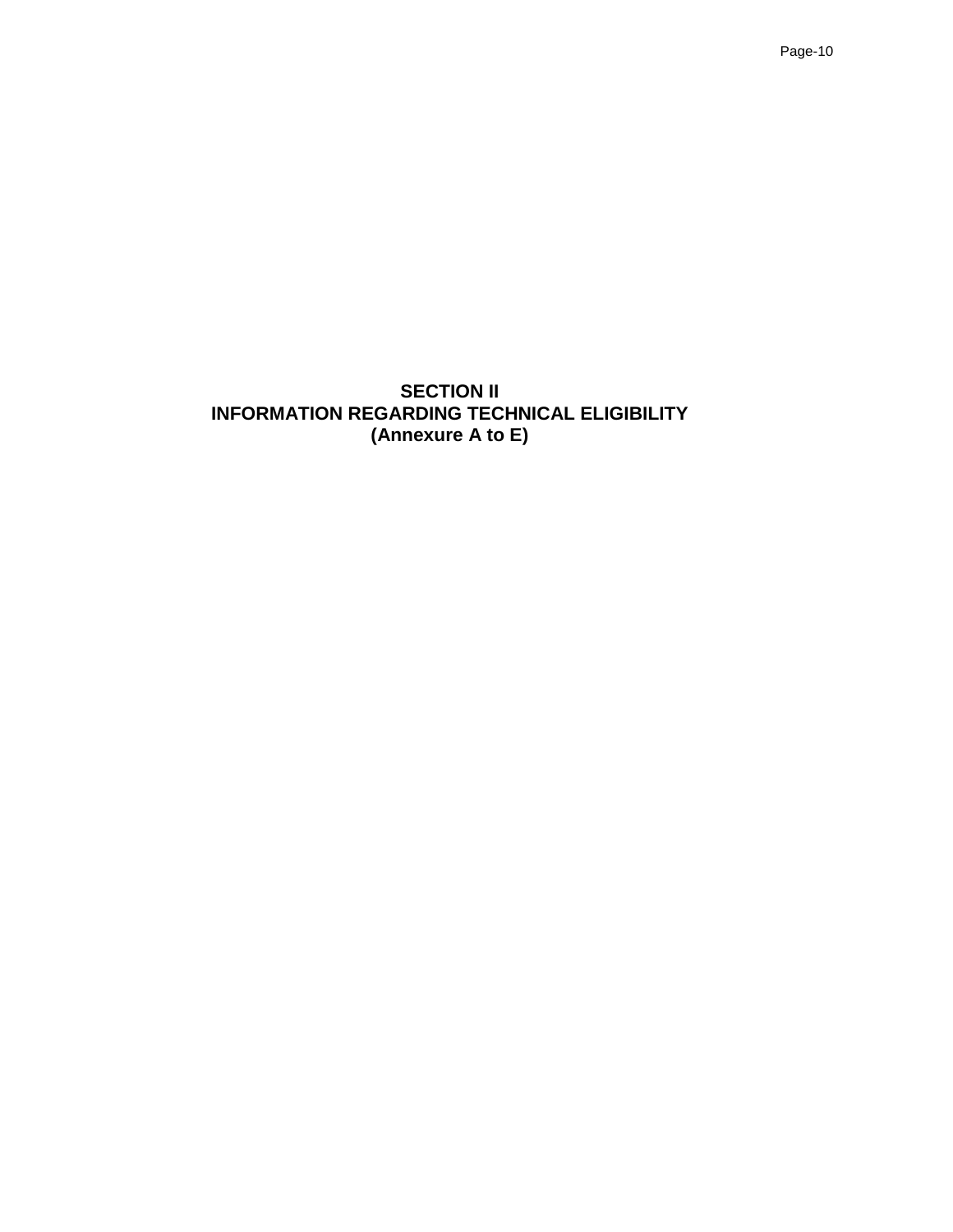#### **Annexure -A**

### **LETTER OF TRANSMITTAL**

From:

------------------------------- -------------------------------

To **Dy. Director** HVSU, Gurugram.

Sub: Submission of Quotation Document for conduct of TPQA (Post award) for the up coming work of new Campus at Palwal.

Sir,

Having examined the details given in Tender Document for the above work, I/ we hereby submit the relevant information.

- 1. I/ we hereby certify that all the statements made and information supplied in enclosed annexures/ forms accompanying statement are true and correct
- 2. I/we have furnished all information and details necessary for eligibility and have no further pertinent information to supply.

 Signature (s) of Bidder(s) with seal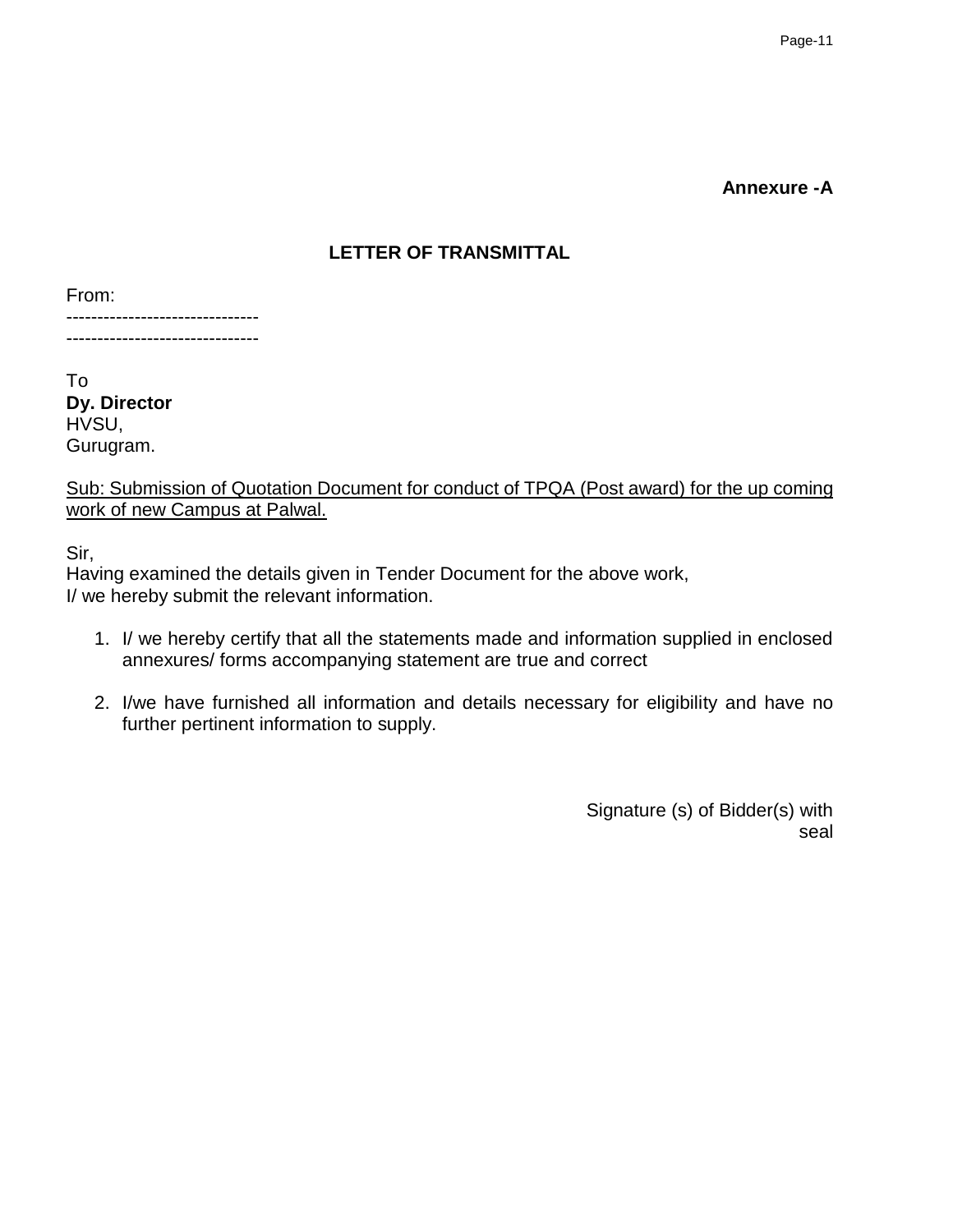# QUOTATION ACCEPTANCE LETTER (To be given to Company Letter Head)

| Тo,                                              | Dalt. |
|--------------------------------------------------|-------|
|                                                  |       |
|                                                  |       |
| Sub: Acceptance of Terms & Conditions of Tender. |       |
| Tender Reference No:                             |       |

Name of Tender / Work: -

\_\_\_\_\_\_\_\_\_\_\_\_\_\_\_\_\_\_\_\_\_\_\_\_

Dear Sir,

I/ We have downloaded / Obtained the tender document(s) for the above mentioned ''Tender/Work' from the website (s) namely:

\_\_\_\_\_\_\_\_\_\_\_\_\_\_\_\_\_\_\_\_\_\_\_\_\_\_\_\_\_\_\_\_\_\_\_\_\_\_\_\_\_\_\_\_\_\_\_\_\_\_\_\_\_\_\_\_\_\_\_\_\_\_\_\_\_\_\_\_\_\_\_\_\_ \_\_\_\_\_\_\_\_\_\_\_\_\_\_\_\_\_\_\_\_\_\_\_\_\_\_\_\_\_\_\_\_\_\_\_\_\_\_\_\_\_\_\_\_\_\_\_\_\_\_\_\_\_\_\_\_\_\_\_\_\_\_\_\_\_\_\_\_\_\_\_\_\_

\_\_\_\_\_\_\_\_\_\_\_\_\_\_\_\_\_\_\_\_\_\_\_\_\_\_\_\_\_\_\_\_\_\_\_\_\_\_\_\_\_\_\_\_\_\_\_\_\_\_\_\_\_\_\_\_\_\_\_\_\_\_\_\_\_\_\_\_\_\_\_\_\_ \_\_\_\_\_\_\_\_\_\_\_\_\_\_\_\_\_\_\_\_\_\_\_\_\_\_\_\_\_\_\_\_\_\_\_\_\_\_\_\_\_\_\_\_\_\_\_\_\_\_\_\_\_\_\_\_\_\_\_\_\_\_\_\_\_\_\_\_\_\_\_\_\_

as per your advertisement, given in the above-mentioned website(s).

2. I /We hereby certify that I / we have read the entire terms and conditions of the tender documents from page No.  $\qquad \qquad$  to  $\qquad \qquad$  (including all documents like annexure(s), schedule(s),

Etc.), which form part of the contract agreement and I / we shall abide hereby the terms / conditions / clauses contained therein.

3. The corrigendum(s) issued from time to time by your department / organization too have also been taken into consideration, while submitting this acceptance letter.

4. I / We hereby unconditionally accept the tender conditions of above mentioned tender document(s) / corrigendum(s) in its totally / entirety.

5. I / We do hereby declare that our agency has not been blacklisted / debarred by any Govt. Department/Public sector undertaking.

Doto: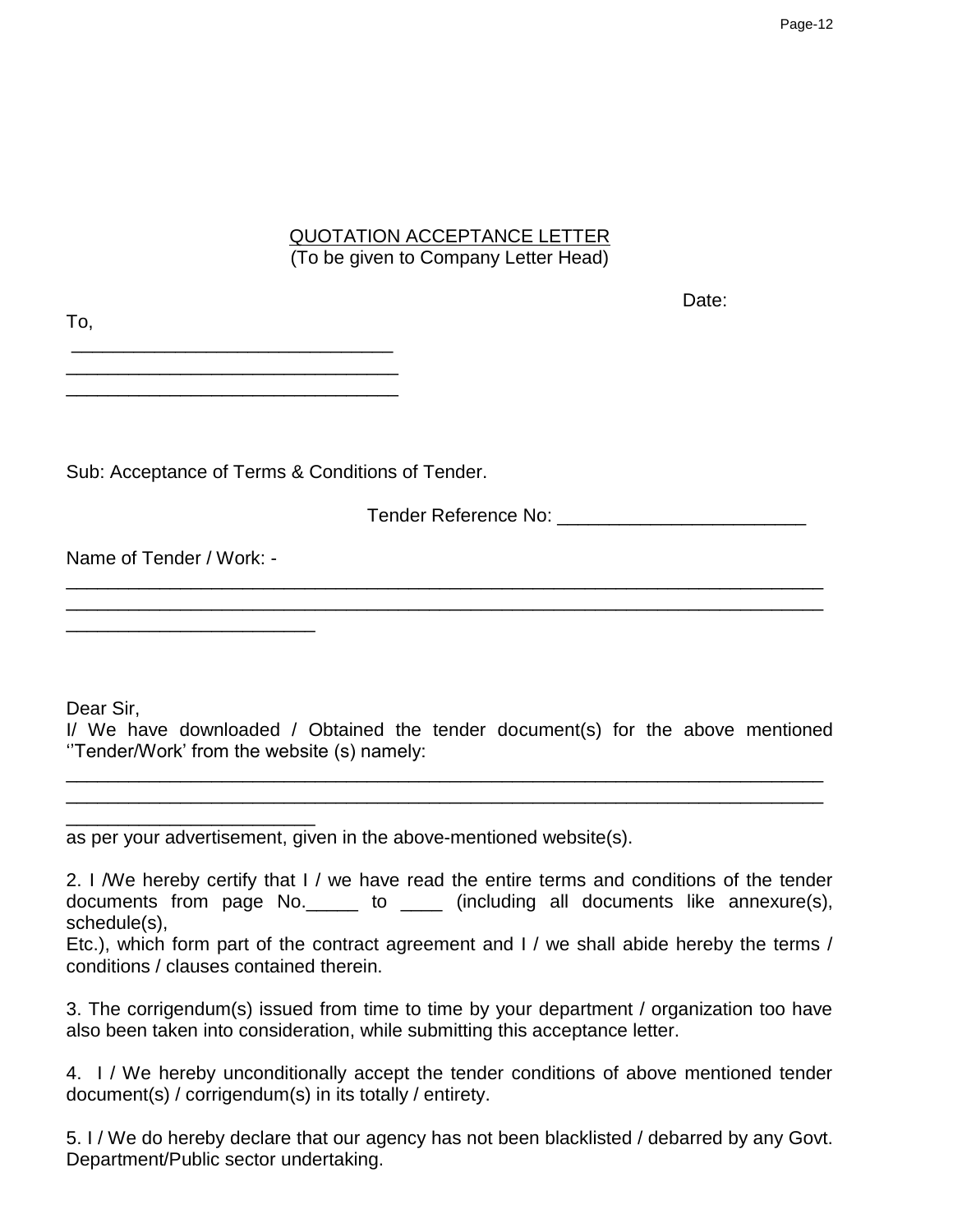6. I / We certify that all information furnished by our firm is true & correct and in the event that the information is founded to be incorrect /untrue or found violated, then your department/ organization shall without giving any notice or reason thereof or summarily reject the bid or terminate the contract, without prejudice to any other right or remedy including the forfeiture of the full said earnest money deposit absolutely.

Yours Faithfully,

(Signature if the bidder with Official Seal)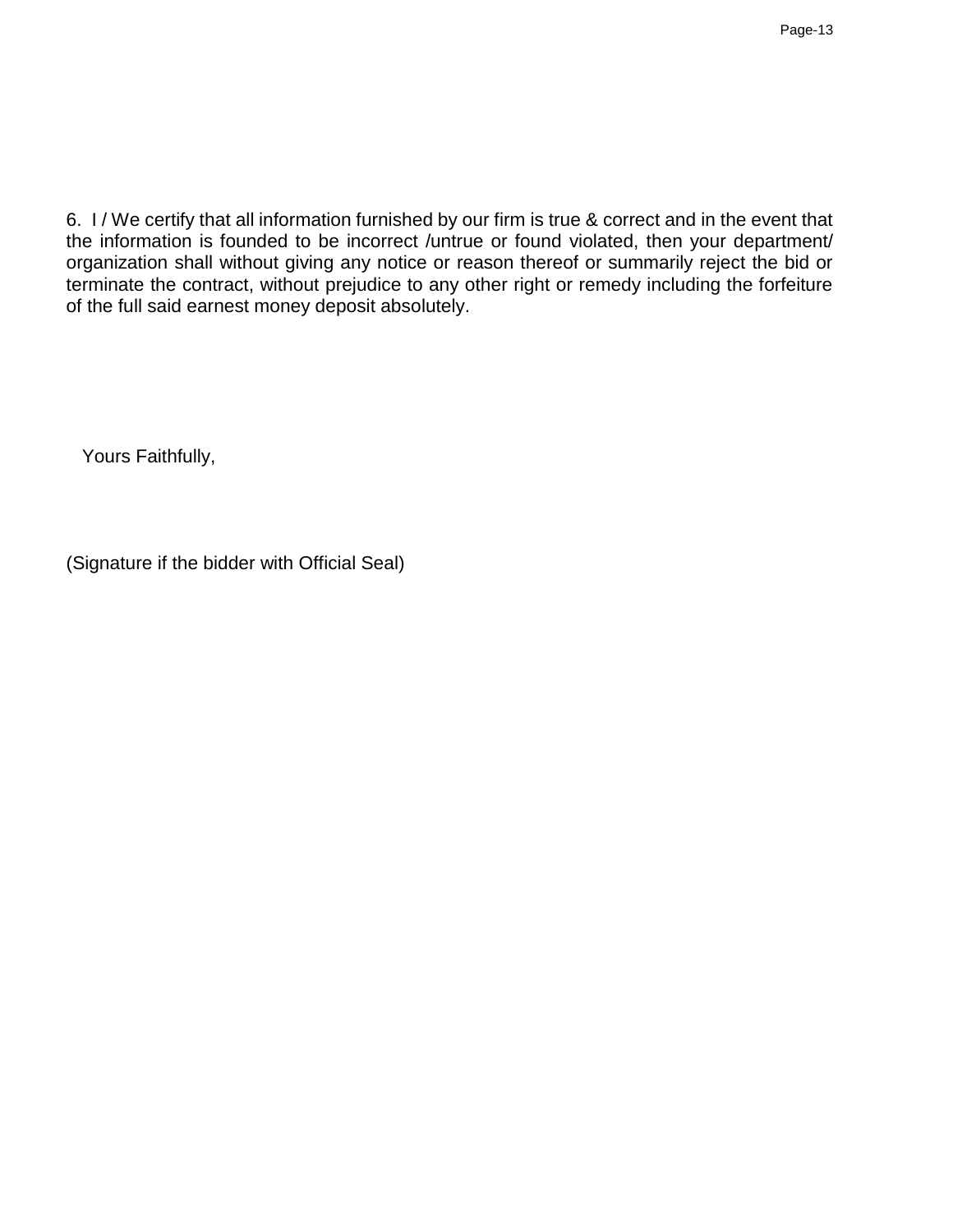#### **Annexure B**

# **(A) BIDDER PROFILE**

- 1. Name and Address of the bidder.
- 2. Telephone no. / Fax no.
- 3. Legal status of the bidder (attach copies of documents defining the legal status)
	- A limited company or corporation
	- Any other relevant document
- 4. Particulars of registration with various Government Bodies.
- 5. Income Tax Registration, GST Registration (Attach Copies)
- 6. Membership details of Quality Council of India since inception of firm.(Attach copies Year Wise))

Signature(s) of Bidder(s) with seal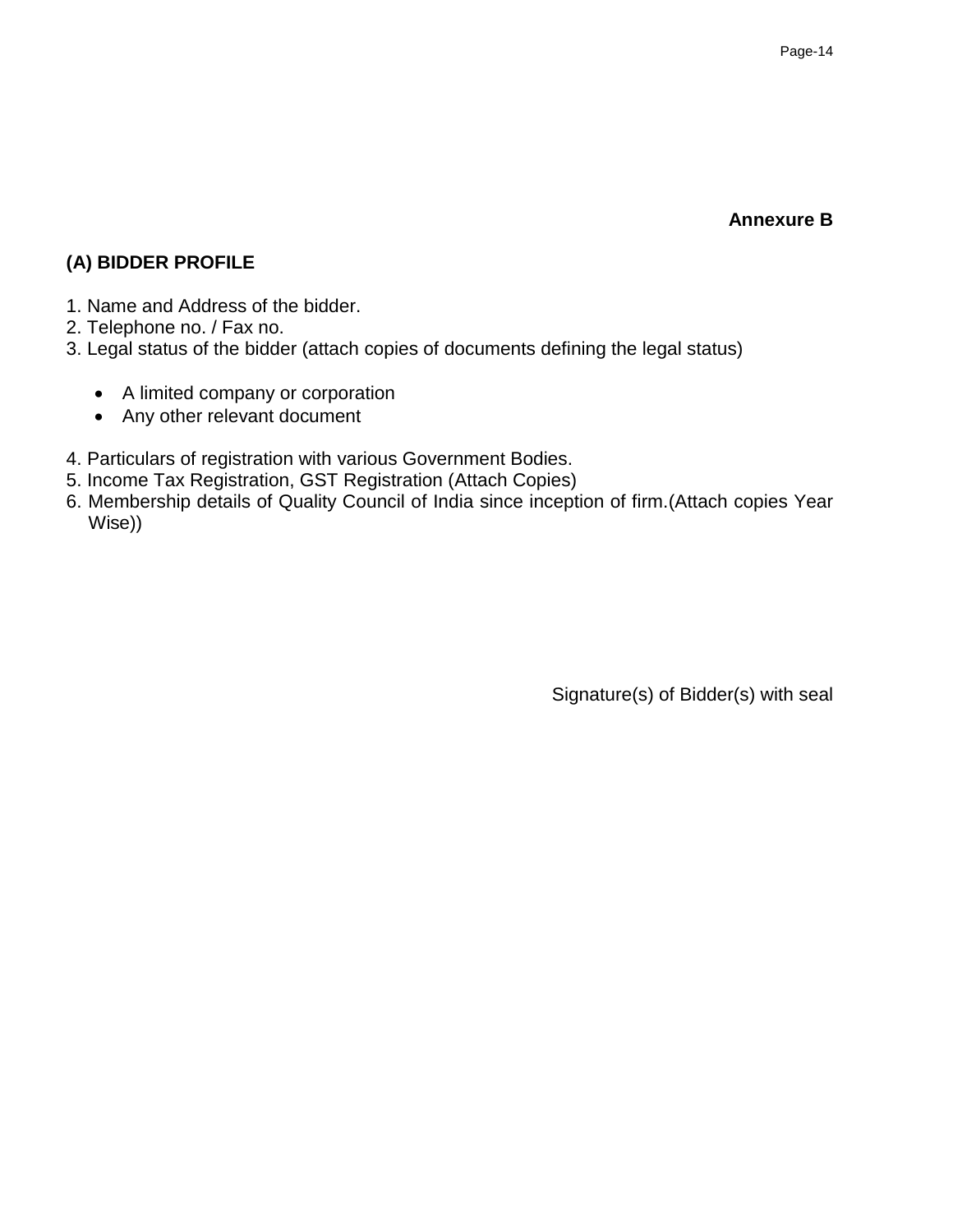#### **Annexure C**

# **Strength of Firm** FINANCIAL INFORMATION

1. **Financial Analysis** - Details to be furnished duly supported by figures in balance sheet / Profit and loss account of the last two years (2016-17 & 2017-18) duly certified by the Chartered Accountant. The bidder shall also submit the current the financial turnover achieved upto the last day of submission of this tender.

| Item     | 2015-16 | 2016-17 | 2017-18 (Upto last<br>day of submission<br>of tender) |
|----------|---------|---------|-------------------------------------------------------|
| Annual   |         |         |                                                       |
| turnover |         |         |                                                       |
|          |         |         |                                                       |
|          |         |         |                                                       |

Signature of Chartered Accountant with seal Signature(s) of Bidder(s) with seal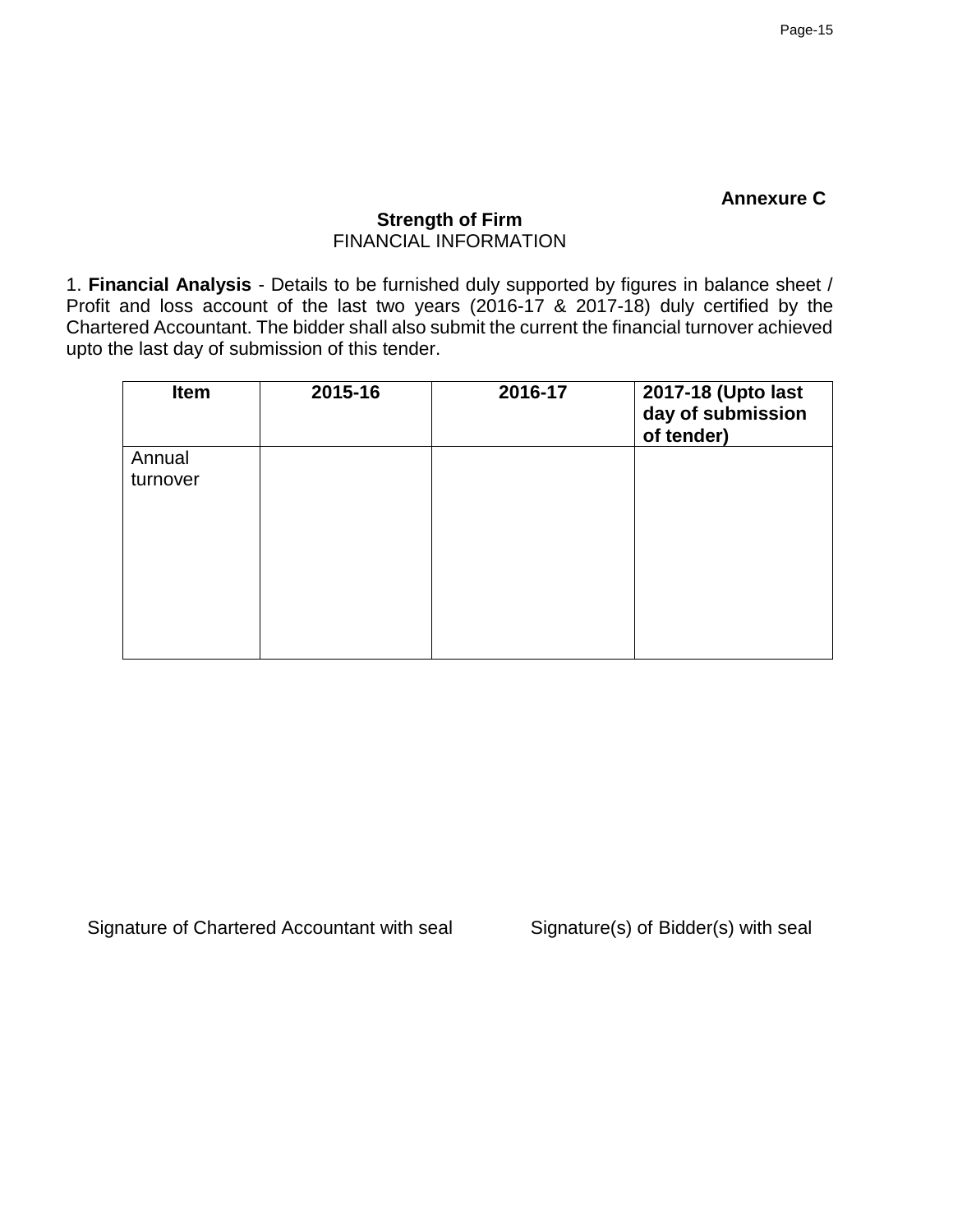### **Annexure D**

### **DETAILS OF ALL WORKS COMPLETED/ IN PROGRESS TILL LAST DAY OF THE TENDER SUBMISSION regarding TPQA**

| S.No. | Name of<br>Work/<br>And<br>location | Name of the<br>Organization | Value in<br>Lacs of<br>Rupees | Date<br>of<br>commencement<br>As per contract | Stipulated<br>date<br>of<br>completion | Names<br>and<br>address/telephone<br>number of officer<br>to whom reference<br>may be made | Remarks |
|-------|-------------------------------------|-----------------------------|-------------------------------|-----------------------------------------------|----------------------------------------|--------------------------------------------------------------------------------------------|---------|
| 1     | $\overline{2}$                      | 3                           | $\overline{4}$                | 5                                             | $6\phantom{1}6$                        | $\overline{7}$                                                                             | 8       |
|       |                                     |                             |                               |                                               |                                        |                                                                                            |         |
|       |                                     |                             |                               |                                               |                                        |                                                                                            |         |
|       |                                     |                             |                               |                                               |                                        |                                                                                            |         |
|       |                                     |                             |                               |                                               |                                        |                                                                                            |         |
|       |                                     |                             |                               |                                               |                                        |                                                                                            |         |
|       |                                     |                             |                               |                                               |                                        |                                                                                            |         |

Signature of Bidder(s) with seal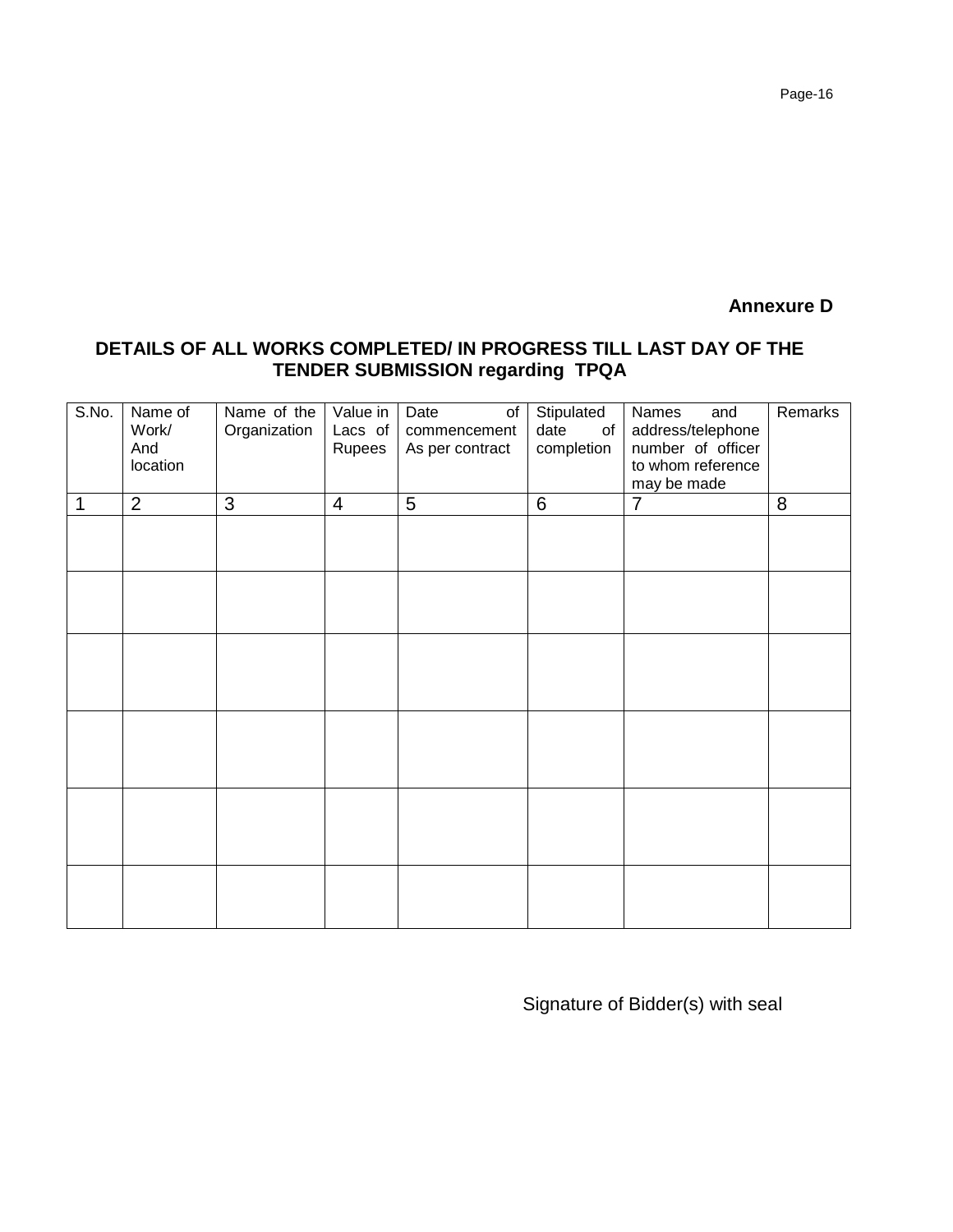### **Annexure-E**

| S.No.          | Designatio<br>n | Total<br>number | Number<br>available<br>this<br>for<br>work | Nam<br>$\mathbf e$ | Qualification | Professional<br>experience and<br>details of work<br>carried out | Remarks |
|----------------|-----------------|-----------------|--------------------------------------------|--------------------|---------------|------------------------------------------------------------------|---------|
|                | $\overline{2}$  | 3               | 4                                          | 5                  | 6             | $\overline{7}$                                                   | 9       |
|                |                 |                 |                                            |                    |               |                                                                  |         |
| $\overline{2}$ |                 |                 |                                            |                    |               |                                                                  |         |
| 3              |                 |                 |                                            |                    |               |                                                                  |         |
| $\overline{4}$ |                 |                 |                                            |                    |               |                                                                  |         |
| 5              |                 |                 |                                            |                    |               |                                                                  |         |
| 6              |                 |                 |                                            |                    |               |                                                                  |         |

### **Details of Technical & Administration personnel to be deployed for the work**

Signature (s) of Bidders (s) with seal

The TPQA agency should be working at present or should have worked in past for similar works with reputed organization such as EIL, NBCC, ONGC, RITES etc. The Cost of the Project where the TPQA is working / have worked successfully shall not be less than Rs 400 Crores. (Four hundred Crores). The details shall be submitted.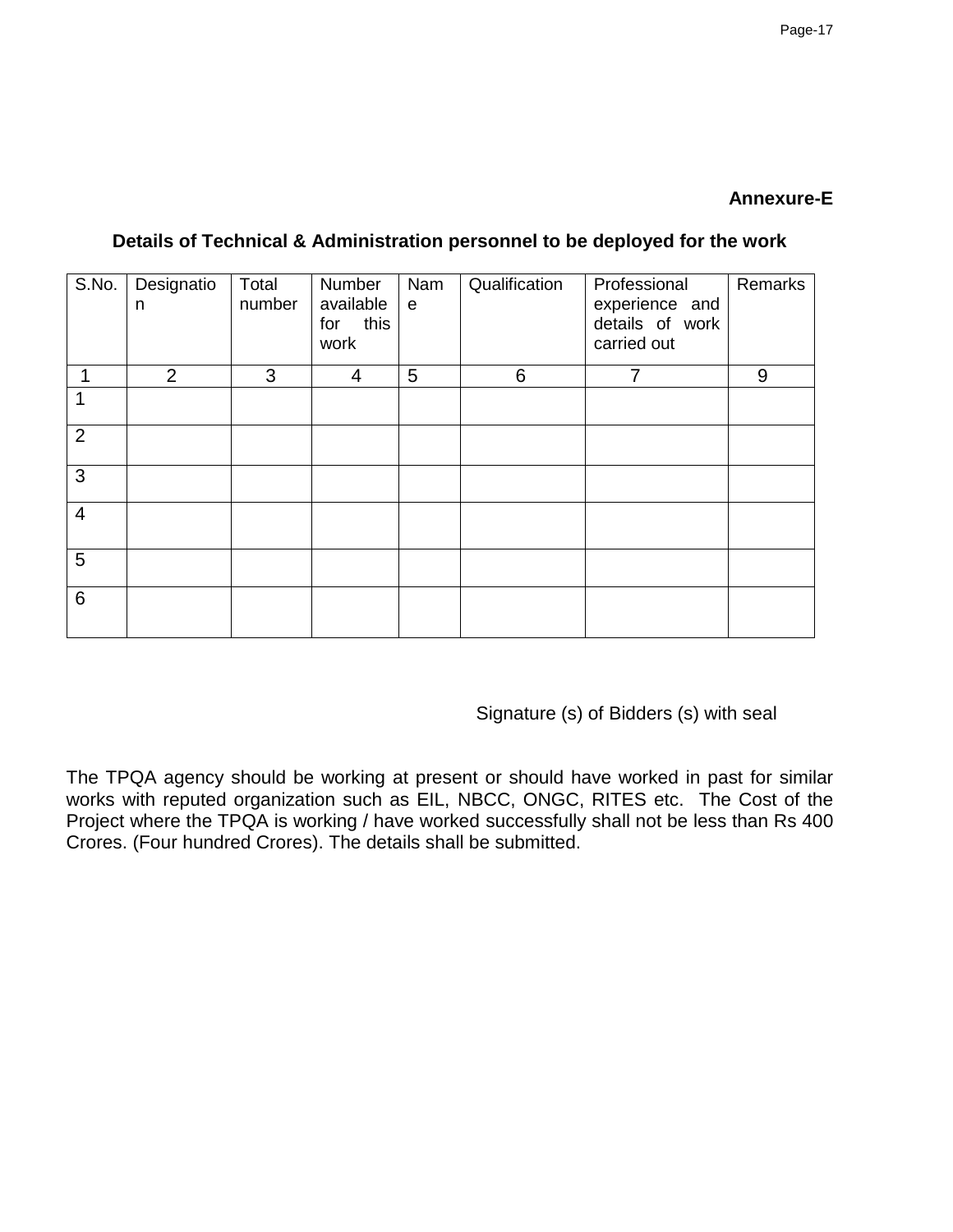# **SECTION III**

# **FINANCIAL BID**

Appointment of Third Party Quality Auditors (TPQA) agency for Post Award Activities of upcoming works of the HVSU at Village Dudhola, Palwal.

| S.No. | Description / Rate (In Figures) | Consolidate rate in figure to be<br>entered by the bidder. Lump<br>Sum. (In Words) |
|-------|---------------------------------|------------------------------------------------------------------------------------|
| 1.    |                                 |                                                                                    |
|       |                                 |                                                                                    |
|       |                                 |                                                                                    |
|       |                                 |                                                                                    |
|       |                                 |                                                                                    |

Date: Case of Bidder and Case of Bidder and Case of Bidder and Case of Bidder and Case of Bidder and Case of Bidder